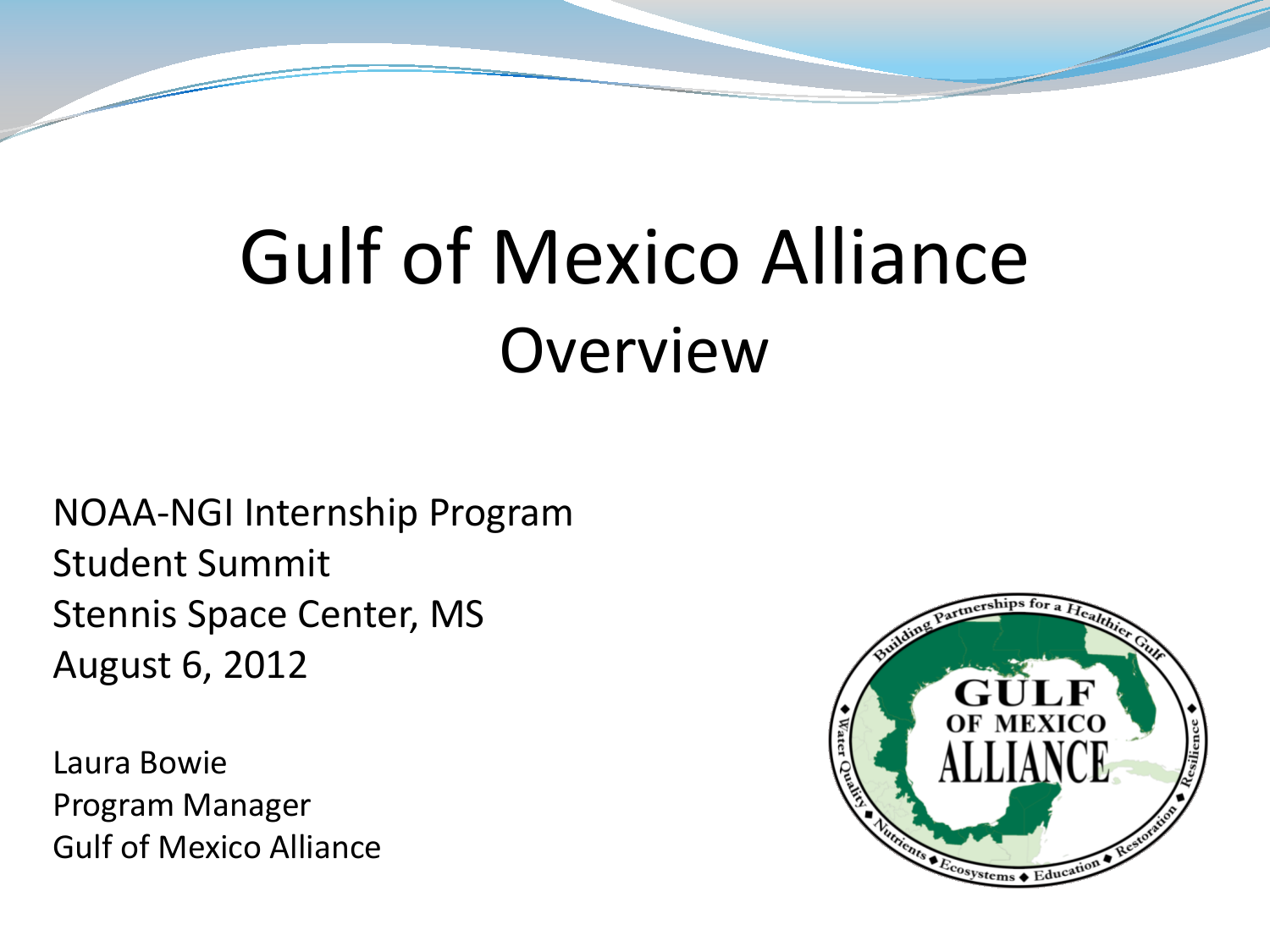

## Gulf of Mexico Alliance

#### **REGIONAL PARTNERSHIP:**

- 5 Gulf States
- 13 Federal Agencies
- Non-Governmental **Organizations**
- Academics
- Business & Industry



 **Mission:** *To enhance ecological and economic health of the Gulf of Mexico through increased collaboration.*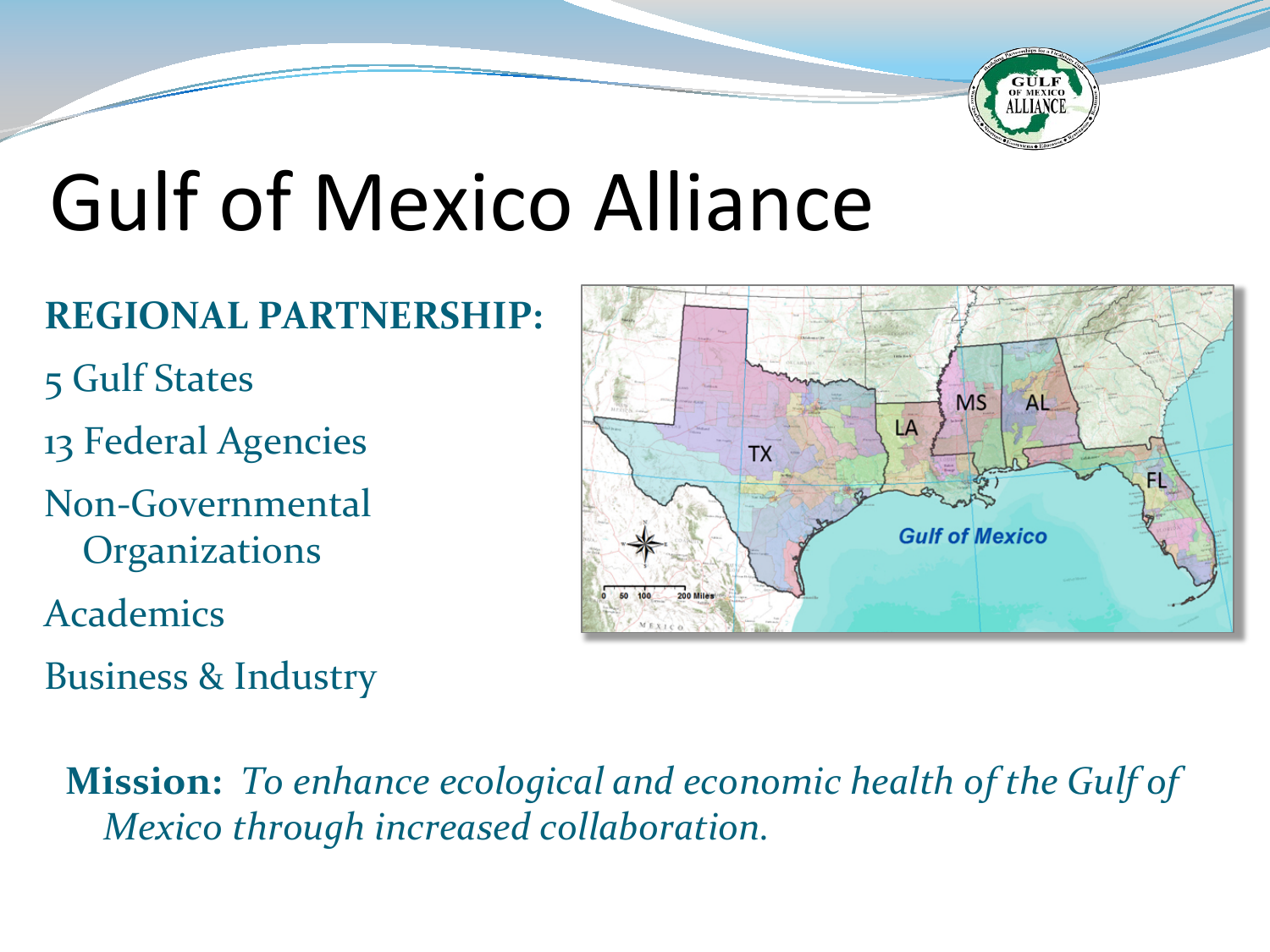

# Why an Alliance?

#### **Most productive body of water in the World:**

- Over 15,000 species in Gulf Waters
- 1.2 billion pounds of seafood
- 44% of US marine recreational catch
- 50% of the nation's wetlands
- Large diversity of habitats

#### **Vital Economic Engine for the Nation:**

- 8.3 million jobs
- 78% of Shrimp Landings; 62% of Oyster Landings
- 50% of the nation's trade tonnage
- >50% of National Oil & Gas Production
- ~50% of National Refinery Capacity





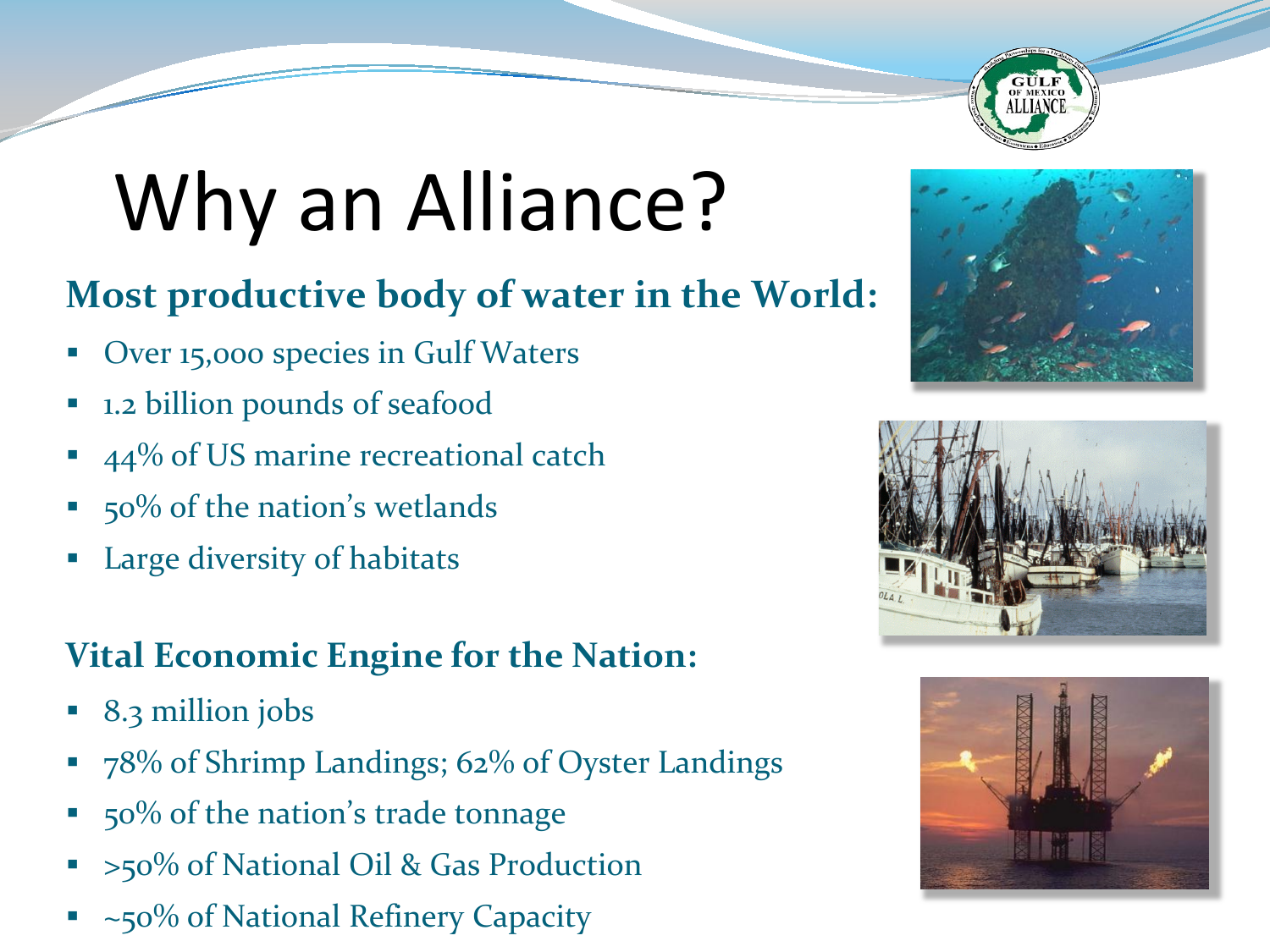

### Why an Alliance? (continued)

### **Healthy Ecosystems = Healthy Economies**



Economy in the Gulf region is dependent on a healthy ecosystem.

If not properly balanced, a thriving Gulf Coast economy can present challenges to healthy ecosystems and their natural functions.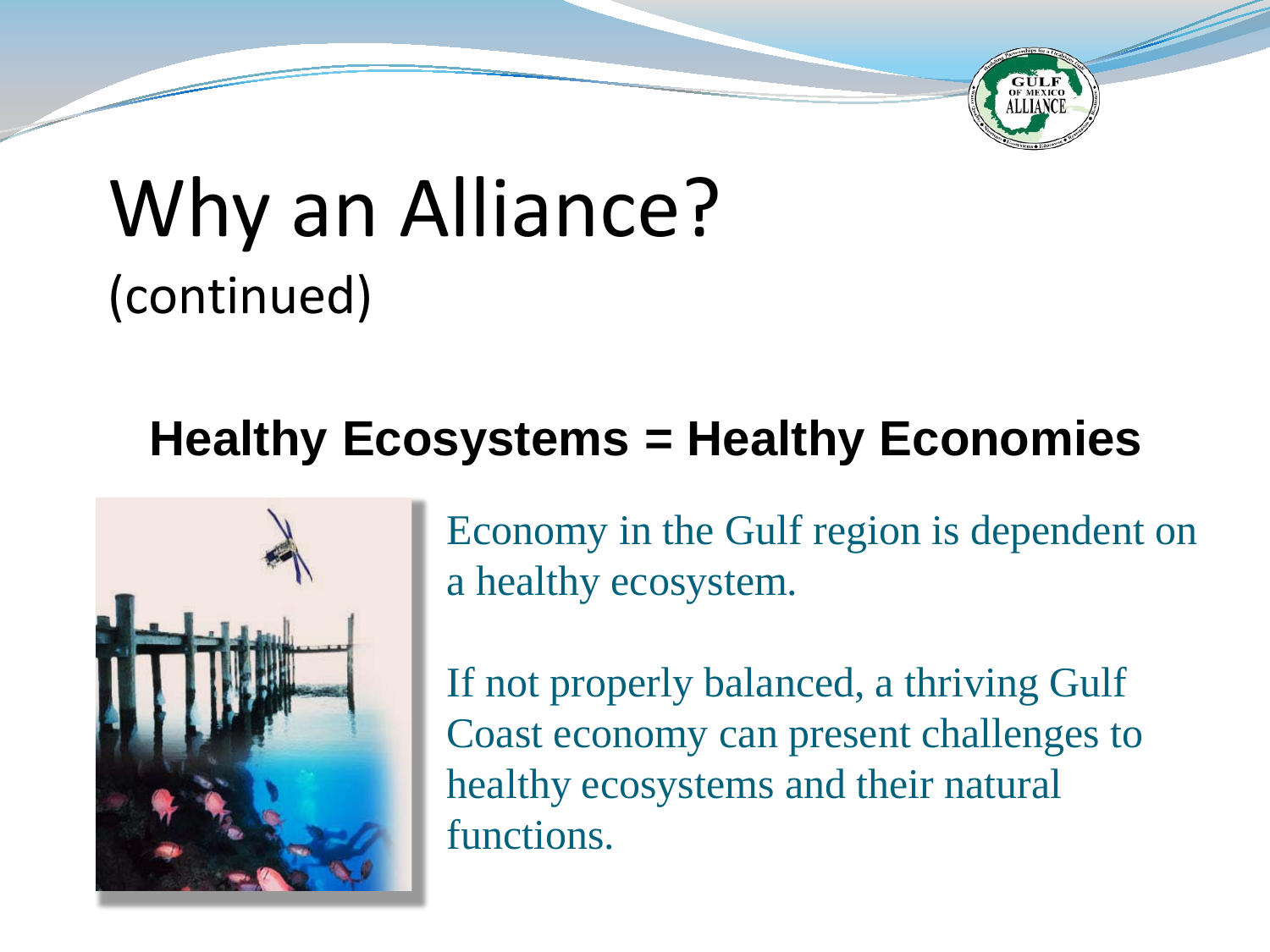

## About the Gulf of Mexico Alliance



**GOVERNORS'** ACTION **PLAN II** 

**Resilient Coasts** 

#### **6 PRIORITY ISSUES:**

- Water Quality for Healthy Beaches and Seafood
- Habitat Conservation & Restoration
- Ecosystems Assessment & Integration
- Nutrients & Nutrient Management
- Coastal Community Resilience
- For Healthy and
	- Environmental Education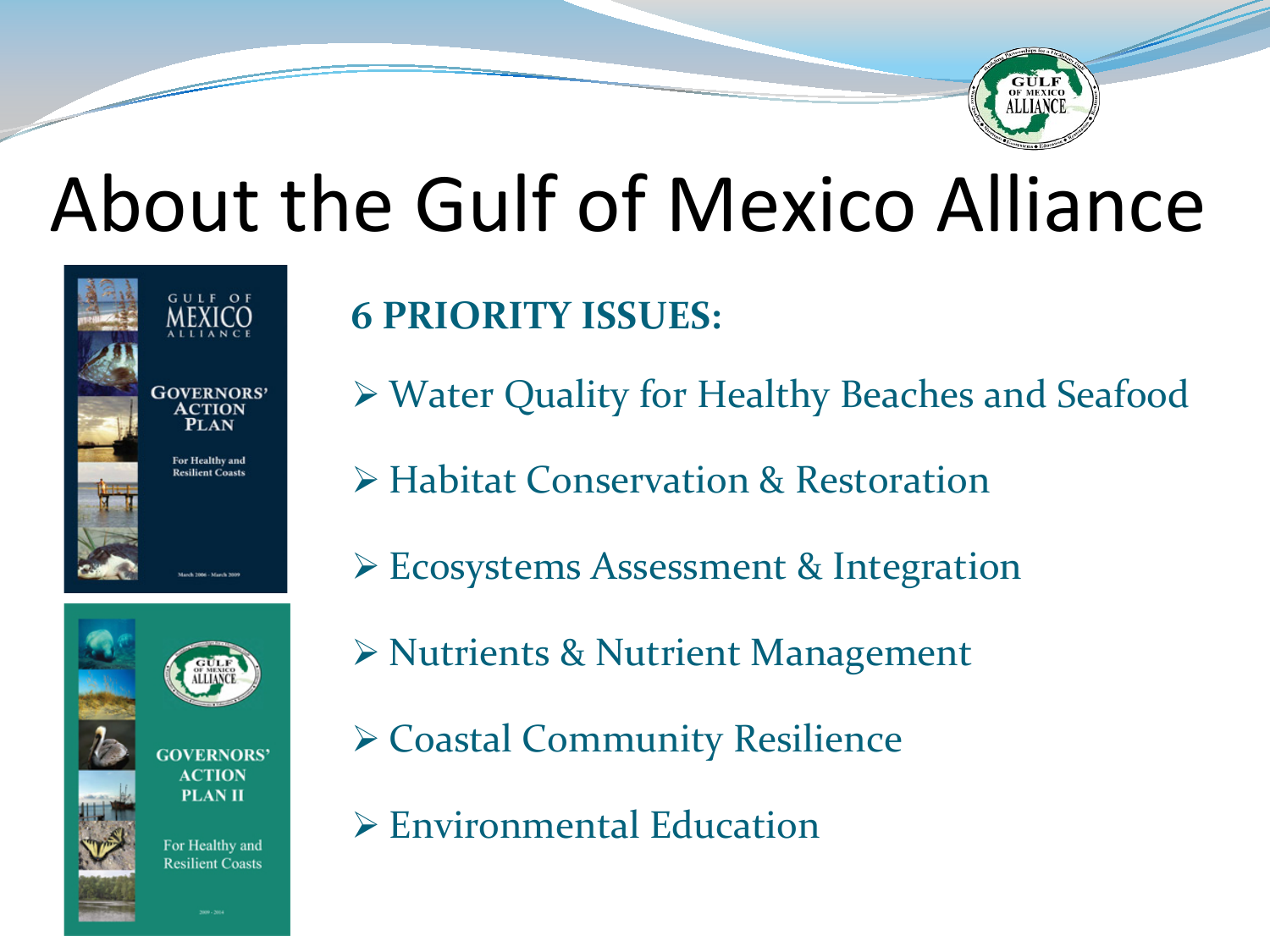

## Gulf of Mexico Alliance HQ

- 6 employees Director, Program Manager, Business Manager
- + 3 others for Research Program
- 501(c)3 status August 2011
- Board of Directors
- **Program Manager** -IRS and state non-profit filings -Budgets -Grants Management **-Contracts** -Record keeping and a set of  $\sim$  -Newsletters -Meeting Facilitation **-Presentations**

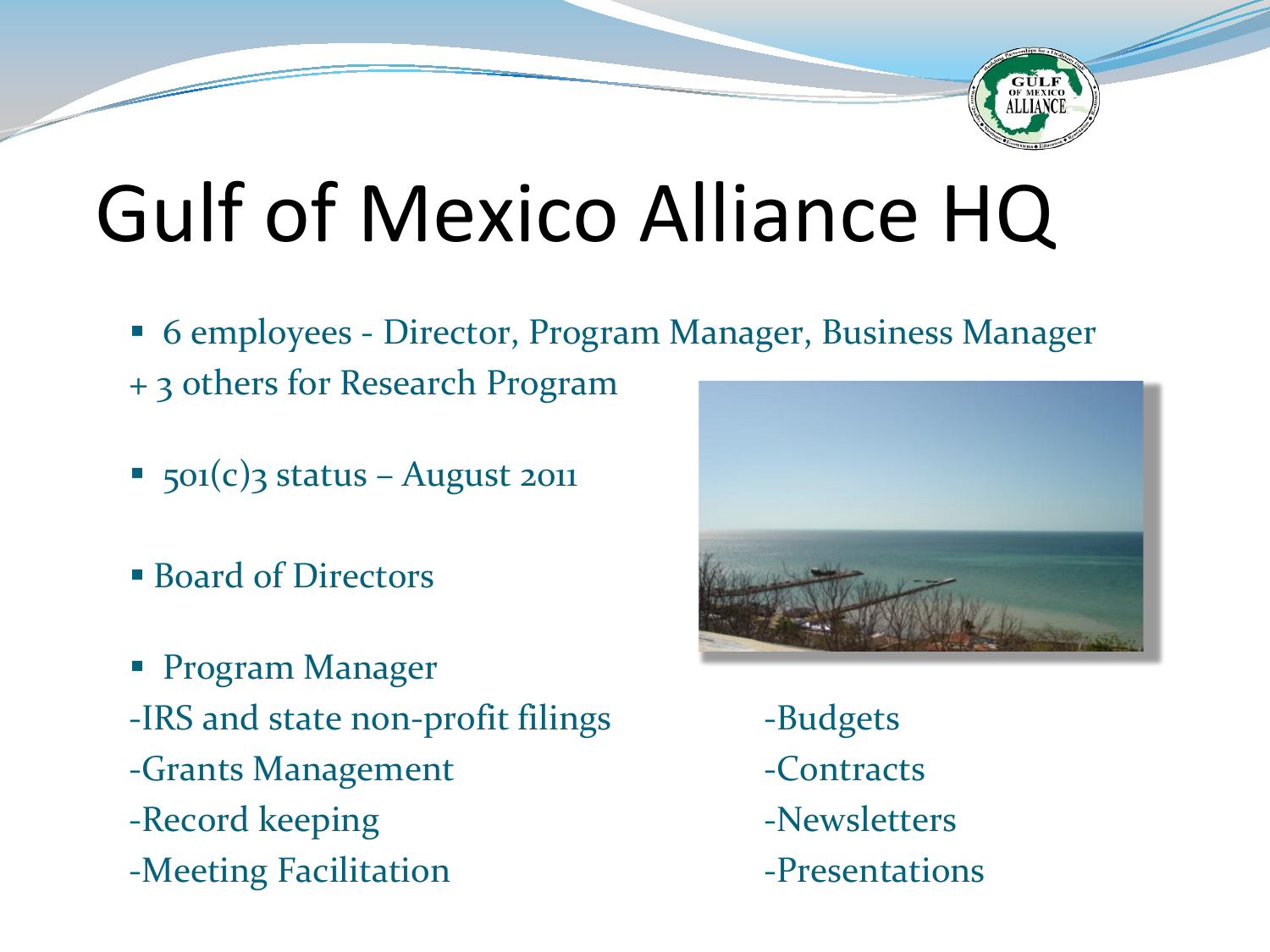# My Career

#### **EDUCATION**

- Bachelor's Degree: Chemistry, Mississippi State University
- Master's Degree: Environmental Management, University of Houston

#### **21 YEARS OF EXPERIENCE**

- Duke Energy Chem Lab / Environmental Remediation Division
- Continental Airlines Environmental Affairs Department
- **Freelance Consulting**
- Gulf of Mexico Alliance